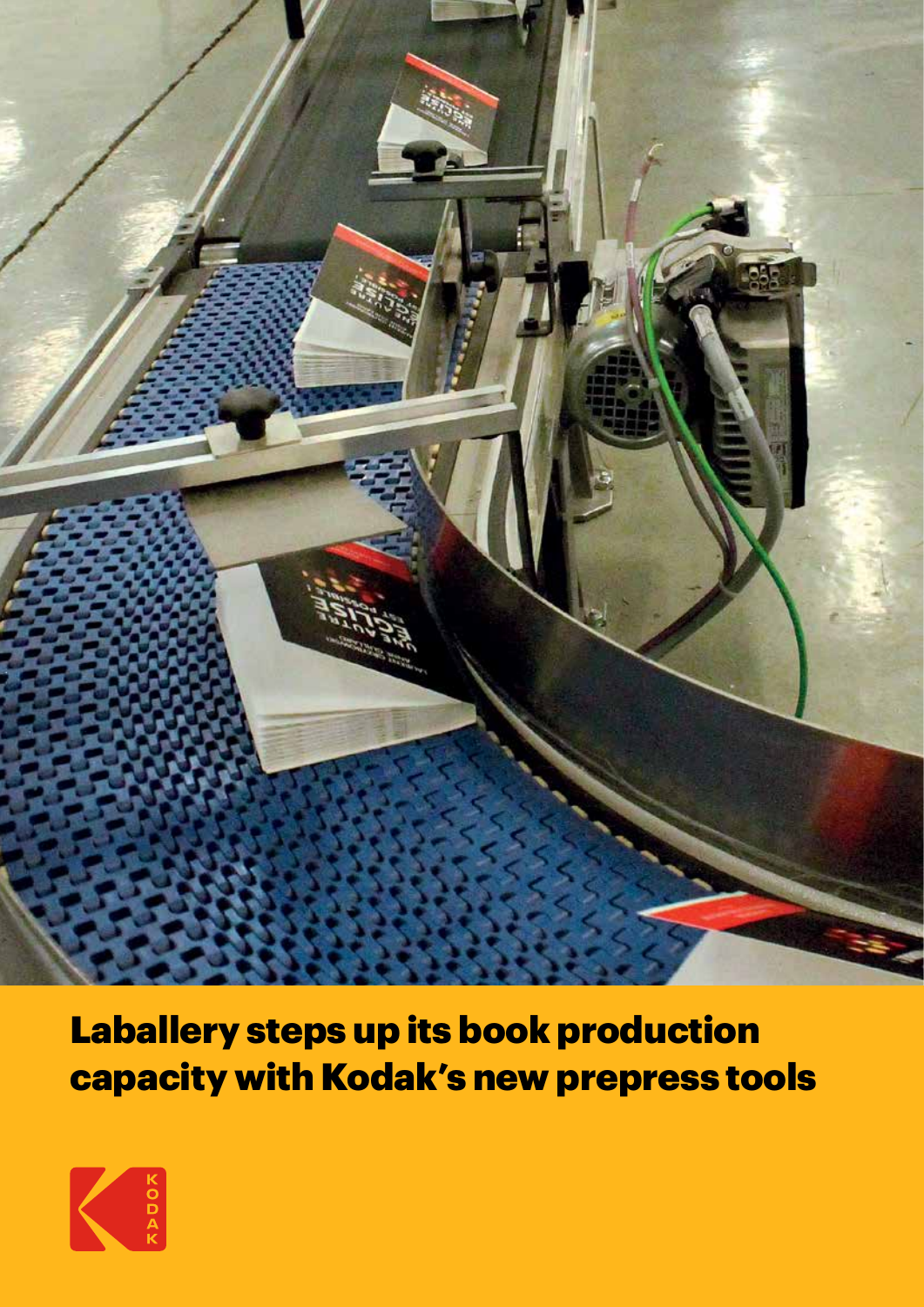**Laballery, a pioneer in France in the installation of the KODAK MAGNUS Q800 Platesetter equipped with MPL (Multi-Pallet Loader) technology, a mobile control app and KODAK SONORA X Plates, has both optimised its production process and made life easier for its operators**



### **Based in Clamecy (Nièvre) in the Burgundy region, Laballery stands out in many ways.**

This family printing company, founded in 1924, became a worker cooperative (SCOP, société coopérative ouvrière de production) in 1993, enabling its employees to own 98% of the company. Called Nouvelle Imprimerie Laballery, the company run by Hubert Pédurand since 2015 acquired the Floch printing company in 2016. This acquisition made Laballery one of France's leading producers of "black books." In 2018, Laballery continued its expansion by acquiring La Source d'Or, a printing company specialising in black-and-white and two-colour books. The resulting Laballery group (Laballery in Clamecy, Floch in Mayenne and La Source d'Or in Clermont-Ferrand) has an annual production capacity of 40 million books and a customer base that includes large publishers, such as Editis, Hachette, Madrigal, Nathan, PUF and many more. The group employs a total of 182 people and generates a combined turnover of nearly €20 million.

To remain competitive in a sector that has had to cut back on print runs in response to unsold copies, Nouvelle Imprimerie Laballery has streamlined production while remaining true to the human and social values embodied in its worker cooperative model. Already boasting impressive printing and finishing capabilities, Laballery recently updated all its prepress tools with the latest technologies from Kodak, of which it has been a loyal customer for 20 years. Prepress Manager Virginie Chaussard, says: "At Laballery, everything comes from Kodak, from the workflow and the platesetter to the plates. Not only have we been satisfied with the Kodak equipment and teams since the start of our collaboration, we've also decided to work with one single supplier to ensure the very best responsiveness."

#### **Enhanced automation delivers increased output**

In production at Laballery since mid-2019, the new W-speed KODAK MAGNUS Q800 Platesetter, connected to the KODAK PRINERGY Workflow already in place, provides exceptional productivity and efficiency. Equipped with the Multi-Pallet Loader (MPL) – which can accommodate one pallet of 1,200 plates – the new MAGNUS Q800 Platesetter has increased Laballery's plate production from 40 to an impressive 70 plates per hour.

In addition to significantly optimising platesetting, the MPL saves valuable time while making its operators' work much easier: "We used to need two people to lift the 1-metre plates and fill the five drawers with 100 plates each. With the MPL option, you just have to load the 1,200-plate pallet in the MAGNUS Q800 Platesetter and the loader starts to remove the slip sheets and automatically load



Virginie Chaussard

each plate in the platesetter," says Virginie Chaussard, adding that even if humidity drops in the room, the venting system in the KODAK MAGNUS Platesetter protects it from any interruption. "Thanks to the KODAK MAGNUS Q800 Platesetter, a job that used to take 8 hours can now be done in 6 and a half hours, plus the working conditions for our operators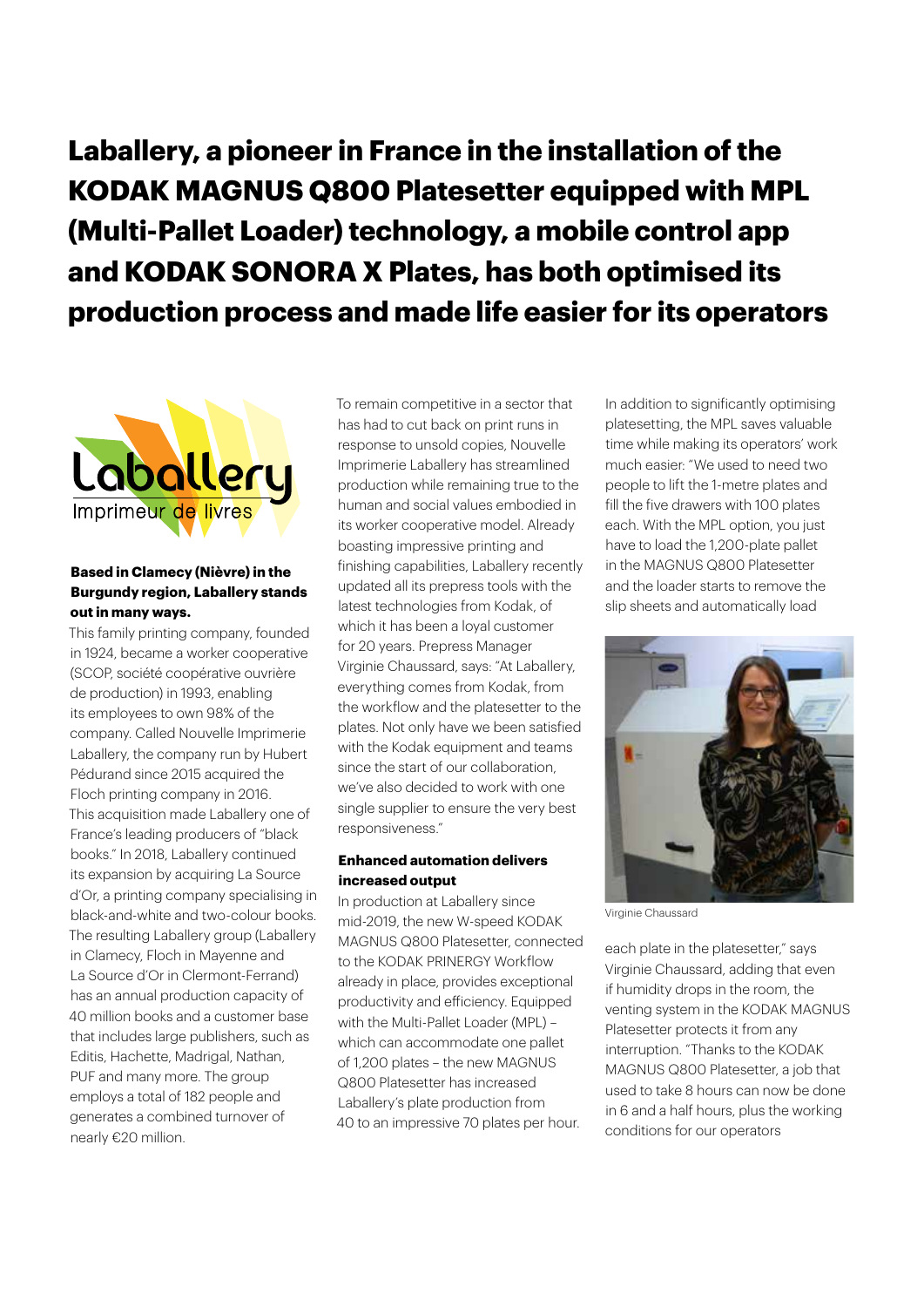

have been completely transformed," she continues. It now takes just three people instead of four to manage the platesetter, the two digital presses and the glossing unit. The time saved means that Laballery's employees can work on other more value-added tasks as well as "handle more orders," notes Virginie Chaussard.

Besides making it faster to load plates, the automatic pallet loader also reduces the risk of handling errors. With an output stacker that can accommodate 300 plates, the MAGNUS Platesetter increases unattended production periods: "Because the slip sheets pile up nicely on top of each other, you don't have to check every five minutes that they haven't fallen off the cart," comments Virginie Chaussard. This ease of use is highly valued by Laballery's Prepress Manager, who also makes use of the recent KODAK Mobile CTP Control App. "Far from being a gadget, this app lets you check on the platesetter just by glancing at your smartphone wherever you are, either at work or at home. I can launch a job before leaving in the evening and make sure that everything is going as it should when I'm at home!" says Virginie Chaussard, who is delighted not only with her department's productivity but also with the ease of use the app has provided on a personal level.

#### **Productivity, print quality and robustness**

Imprim'Vert® and FSC certified, Laballery's commitment to operate in a more environmentally friendly way dates back to 2009 with the integration of the first KODAK THERMAL DIRECT Plates. "This new plate production technology meant that the processor was no longer necessary and also brought a whole host of savings: the use of chemical products was eliminated, less energy and water were

used, there was less waste, more space and most importantly the plates were available more quickly for printing," adds Virginie Chaussard. To continue this drive towards a "chemical-free" system, the KODAK MAGNUS Q800 Platesetter also images the latest KODAK SONORA X Process Free Plates, which deliver the performance of wet processing systems. As Virginie Chaussard explains: "As a result of the processes introduced by Laballery to avoid handling the plates and the scratch resistance provided by the KODAK SONORA X Plate, we've regained the stability we used to have with gummed plates from the processor." The plates are more robust, as well as more consistent in terms of repeatability: "In large print runs, we can split the work in two and resume it later on without the slightest variation in the colours," says Virginie Chaussard, who is also pleased with how easy it was for Laballery to switch from the previous KODAK SONORA Plate to the new KODAK SONORA X Plate.